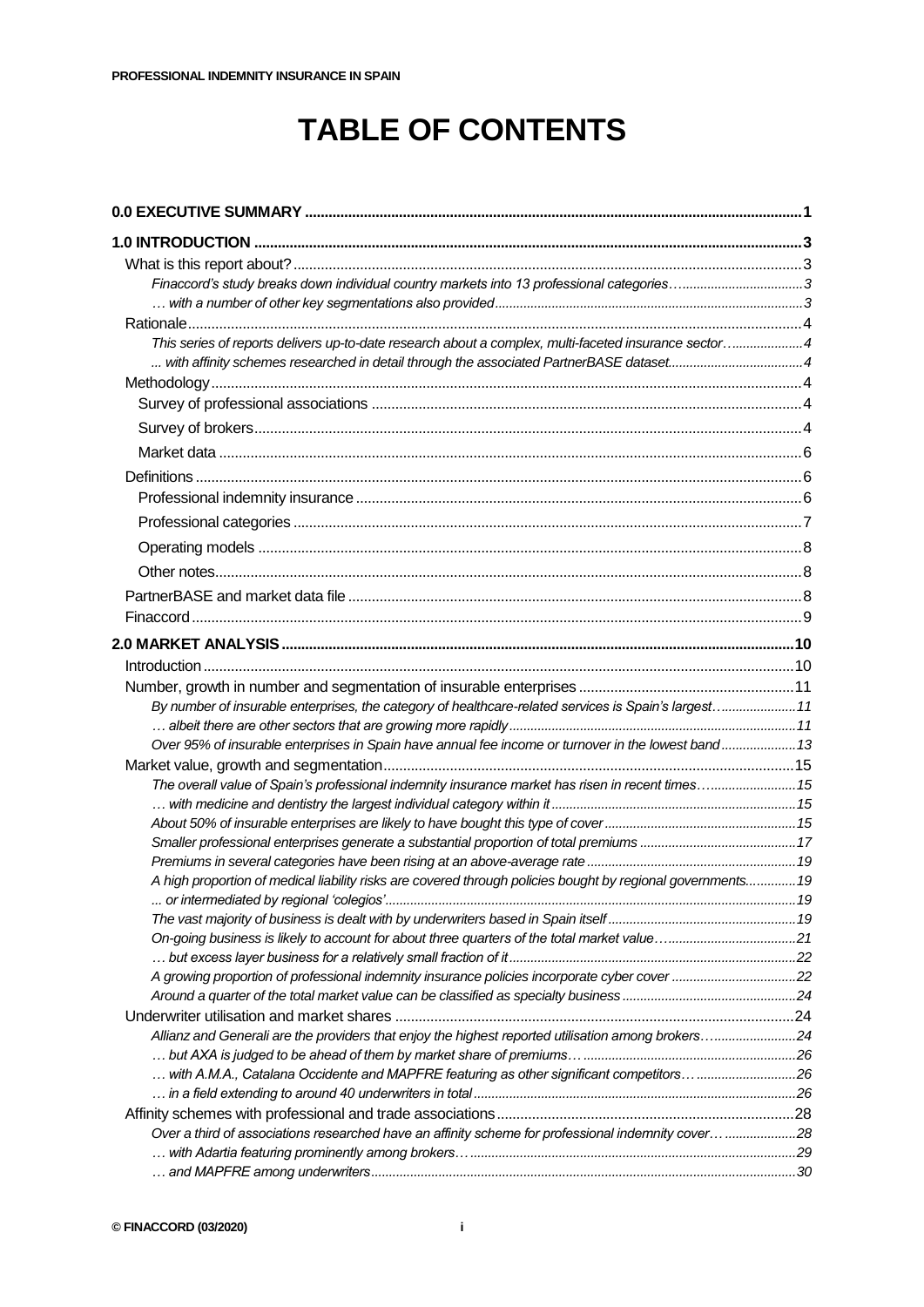| Specialist comparison sites are yet to emerge for professional indemnity insurance in Spain 32 |    |
|------------------------------------------------------------------------------------------------|----|
|                                                                                                |    |
|                                                                                                |    |
|                                                                                                | 33 |
|                                                                                                |    |
| as well as for all customer size bands, with larger professional entities expanding most34     |    |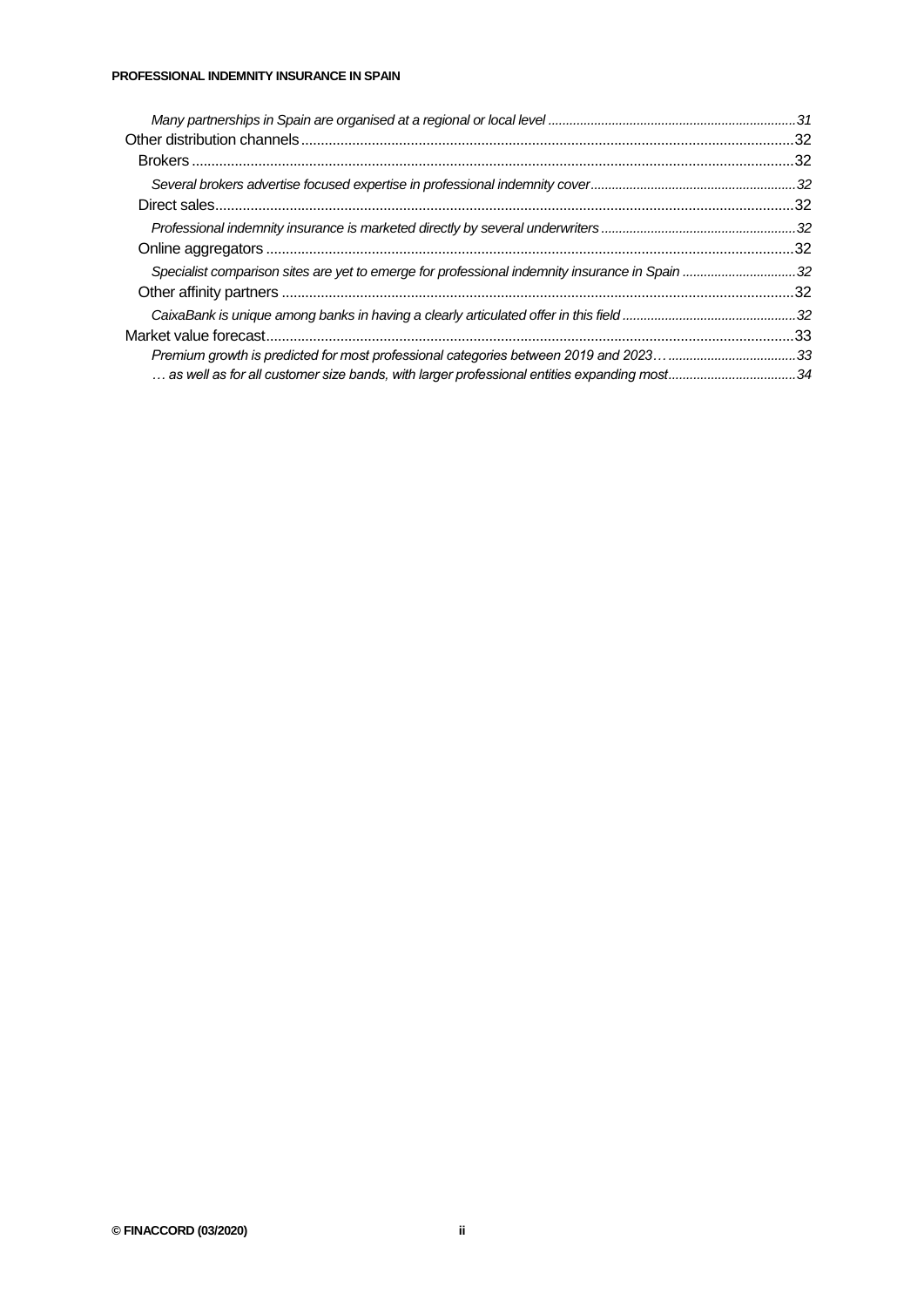## **LIST OF GRAPHICS / TABLES**

| Number of insurable enterprises and value of professional indemnity insurance in Spain, segmented by       |
|------------------------------------------------------------------------------------------------------------|
|                                                                                                            |
| Professional and trade associations contacted by Finaccord, segmented by professional category and         |
|                                                                                                            |
| Number of insurable enterprises in Spain, segmented by professional sector, 201911                         |
| Compound annual growth or decline in number of insurable enterprises in Spain, segmented by                |
| Number of insurable enterprises in Spain, segmented by professional sector, 2015 and 2019 (table)13        |
| Number of insurable enterprises in Spain, segmented by annual fee income / turnover band, 2015 and 2019    |
| Number of insurable enterprises in Spain, segmented by annual fee income / turnover band, 2015 and 2019    |
| Gross written premiums for professional indemnity insurance in Spain, segmented by professional sector,    |
| Gross written premiums for professional indemnity insurance in Spain, segmented by professional sector,    |
| Gross written premiums for professional indemnity insurance in Spain, segmented by annual fee income /     |
| Gross written premiums for professional indemnity insurance in Spain, segmented by annual fee income /     |
| Gross written premiums for professional indemnity insurance in Spain segmented between domestic and        |
| Gross written premiums for broker-intermediated professional indemnity insurance in Spain segmented        |
| Gross written premiums for broker-intermediated professional indemnity insurance in Spain segmented        |
| Percentage of policies for broker-intermediated professional indemnity insurance in Spain containing cyber |
| Gross written premiums for broker-intermediated professional indemnity insurance in Spain segmented        |
| Market shares of underwriters of gross written premiums for professional indemnity insurance in Spain,     |
| Market shares of underwriters of gross written premiums for professional indemnity insurance, 2019 (table) |
| Affinity schemes for professional indemnity insurance offered through professional and trade associations  |
| Affinity schemes for professional indemnity insurance offered through professional and trade associations  |
| Affinity schemes for professional indemnity insurance offered through professional and trade associations  |
| Gross written premiums for professional indemnity insurance in Spain, segmented by professional sector,    |
| Gross written premiums for professional indemnity insurance in Spain, segmented by professional sector,    |
| Gross written premiums for professional indemnity insurance in Spain, segmented by annual fee income /     |